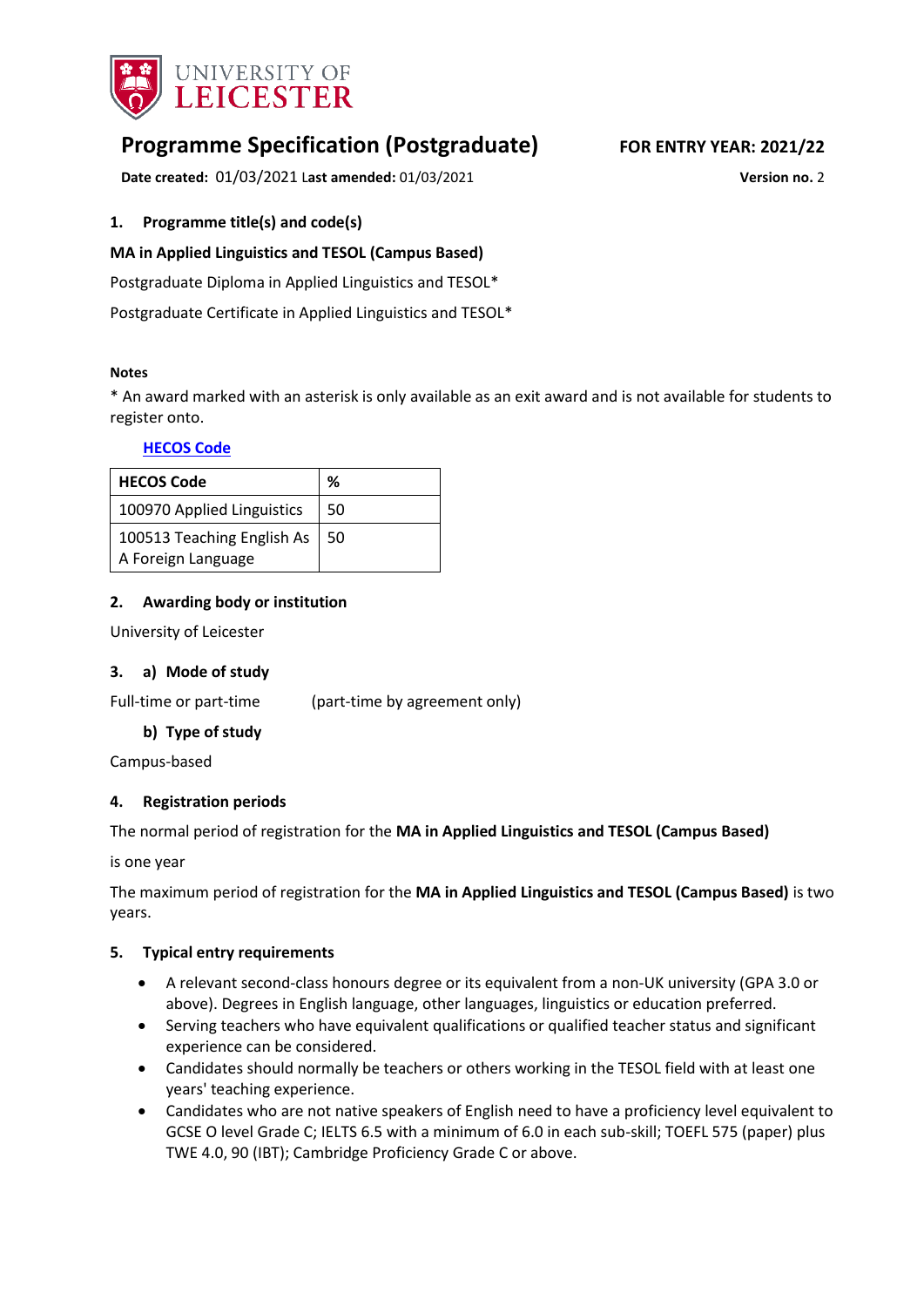# **6. Accreditation of Prior Learning**

- Requests for exemptions, on the basis of prior learning, may be made for a maximum of two of the modules (60 credit max).
- Holders of the University of Leicester PG Certificate in Teaching English for Academic Purposes are exempted from 15 credits corresponding to one of our optional 15-credit courses: ED7012 English for Specific/Academic Purposes.
- Holders of the Cambridge DELTA (Diploma in Teaching English to Speakers of Other Languages) are exempted from 30 credits corresponding to two of our core 15-credit courses: EN7310 Second Language Teaching, and EN7311 Second Language Learning.
- Detailed evidence of the prior learning with copies of programme outlines and transcripts should be submitted with the request.

# **7. Programme aims**

The programme aims to

- Provide participants with the opportunity to study the sub-disciplines of Applied Linguistics and TESOL;
- Provide participants with theoretical foundations upon which sound TESOL practice is based;
- Develop participants' ability to reflect critically on practice and the relationship of theory to practice.
- Develop students' ability to manage, reflect on and enhance their own learning;
- Provide students with opportunities to extend their range of transferable skills including study and research skills.

The general teaching aims of the *MA Applied Linguistics TESOL* programme are to:

- Enhance the understanding and enrich the expertise of participating professionals involved in language teaching
- To further the academic and professional development of these course participants.
- More specifically, to provide participants with the opportunity to acquire knowledge in Applied Linguistics and TESOL sub-disciplines such as grammar awareness, phonology, second language teaching and learning, and sociolinguistics.
- Provide an opportunity for participants to personalize and enrich their study programme through a wide choice of options.

On successful completion students in *MA Applied Linguistics* and TESOL should be able to:

- Display knowledge and understanding of the principles and practices of TESOL drawing on theory and research in Applied Linguistics;
- Display knowledge of the description of English grammar and phonology;
- Demonstrate the ability to analyse the role and use of English in different contexts;
- Apply their knowledge and understanding to teaching and learning in their own educational setting;
- Apply a range of research methods to the study of English language and the teaching and learning of English in different contexts;
- Plan and conduct a research study in the field of TESOL or Applied Linguistics.

# **8. Reference points used to inform the programme specification**

- QAA Benchmarking Statement
- Framework for Higher Education Qualifications (FHEQ)
- UK Quality Code for Higher Education
- [University Learning](https://www2.le.ac.uk/offices/sas2/quality/learnteach) Strategy
- [University Assessment Strategy](https://www2.le.ac.uk/offices/sas2/quality/learnteach)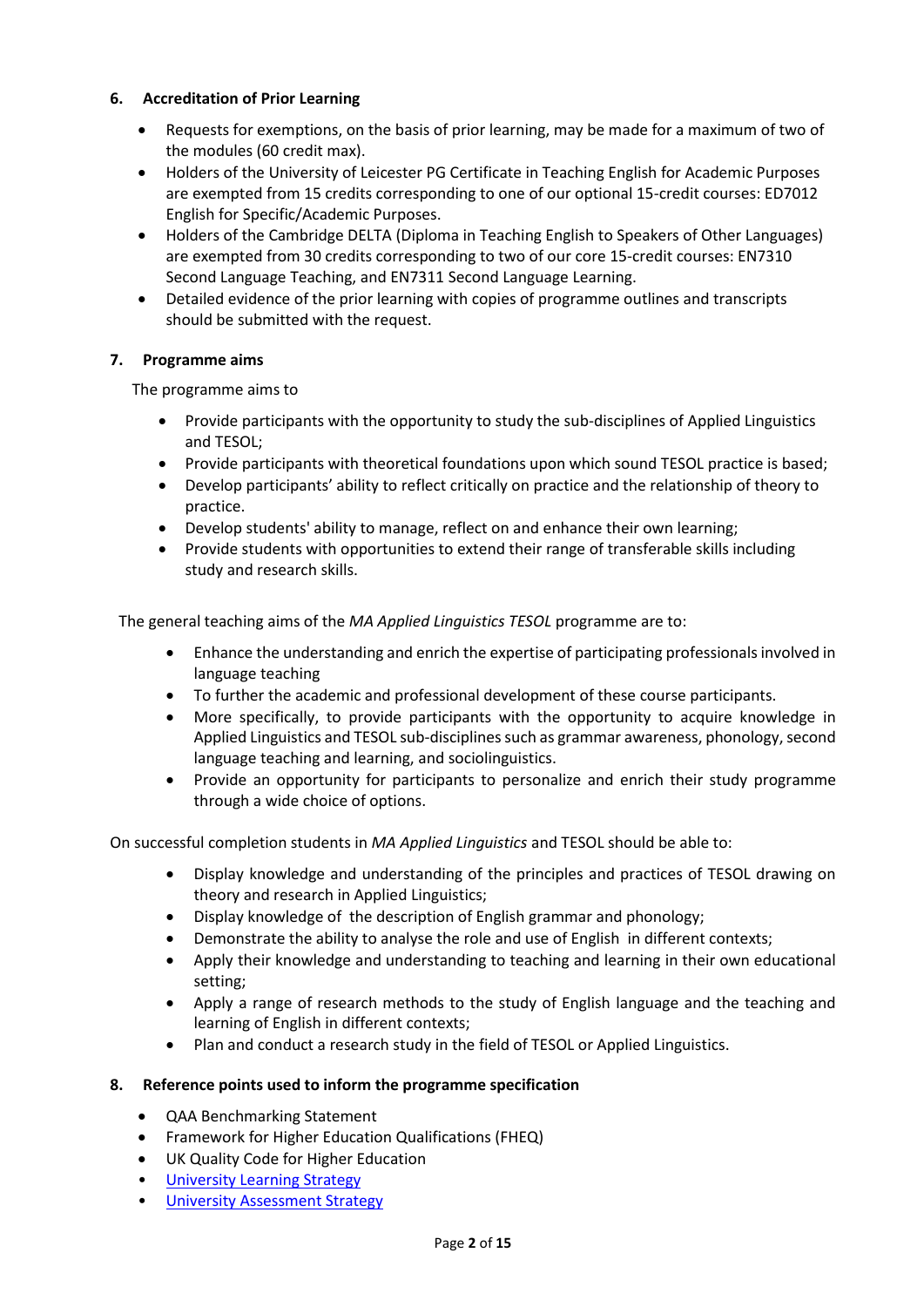- University of Leicester Periodic Developmental Review Report
- External Examiners' reports (annual)
- United Nations Education for Sustainable Development Goals
- Student Destinations Data

#### **9. Programme Outcomes**

Unless otherwise stated, programme outcomes apply to all awards specified in [1.](#page-0-0) Programme title(s).

### **Discipline specific knowledge and competencies**

i) Knowledge

| <b>Intended Learning</b><br><b>Outcomes</b>                    | <b>Teaching and Learning Methods</b> | <b>How Demonstrated?</b>                                    |
|----------------------------------------------------------------|--------------------------------------|-------------------------------------------------------------|
| Ability to explain and discuss                                 | Lectures                             | Formative and summative                                     |
| the principles and practices of<br>TESOL drawing on theory and | <b>Seminars</b>                      | assessment, including:                                      |
| research in Applied Linguistics                                | <b>Tutorials</b>                     |                                                             |
|                                                                | Workshops                            | Formative assignment                                        |
|                                                                | Directed reading                     | Module assignments                                          |
|                                                                | <b>Reading Groups</b>                |                                                             |
|                                                                | Dissertation supervision             | Dissertation or Professional Enquiry<br><b>Dissertation</b> |
|                                                                | Induction programme                  |                                                             |
|                                                                | Blackboard (VLE) support site        |                                                             |
|                                                                |                                      |                                                             |
| Ability to explain and discuss                                 | Lectures                             | Formative and summative                                     |
| theories and research findings<br>in Applied Linguistic sub-   | Seminars                             | assessment, including:                                      |
| disciplines                                                    | <b>Tutorials</b>                     |                                                             |
|                                                                | Workshops                            | Formative assignment                                        |
|                                                                | Directed reading                     | Module assignments                                          |
|                                                                | <b>Reading Groups</b>                |                                                             |
|                                                                | Dissertation supervision             | Dissertation                                                |
|                                                                | Induction programme                  |                                                             |
|                                                                | Blackboard (VLE) support site        |                                                             |
|                                                                |                                      |                                                             |

#### ii) Concepts

| <b>Intended Learning</b><br><b>Outcomes</b>                                                  | <b>Teaching and Learning Methods</b>                                                                                               | <b>How Demonstrated?</b>                                                                                                                                                                  |
|----------------------------------------------------------------------------------------------|------------------------------------------------------------------------------------------------------------------------------------|-------------------------------------------------------------------------------------------------------------------------------------------------------------------------------------------|
| Ability to describe the formal<br>(i.e., syntactic and phonological)<br>features of English. | Grammar and Phonology categories<br>and processes; related terminology<br>- through lectures, pre-session<br>tasks, and workshops. | Assessment in Grammar and<br>Phonology including analysis of a<br>piece of spoken or written discourse<br>analysis of selected pieces of spoken<br>or written discourse.<br>Dissertation. |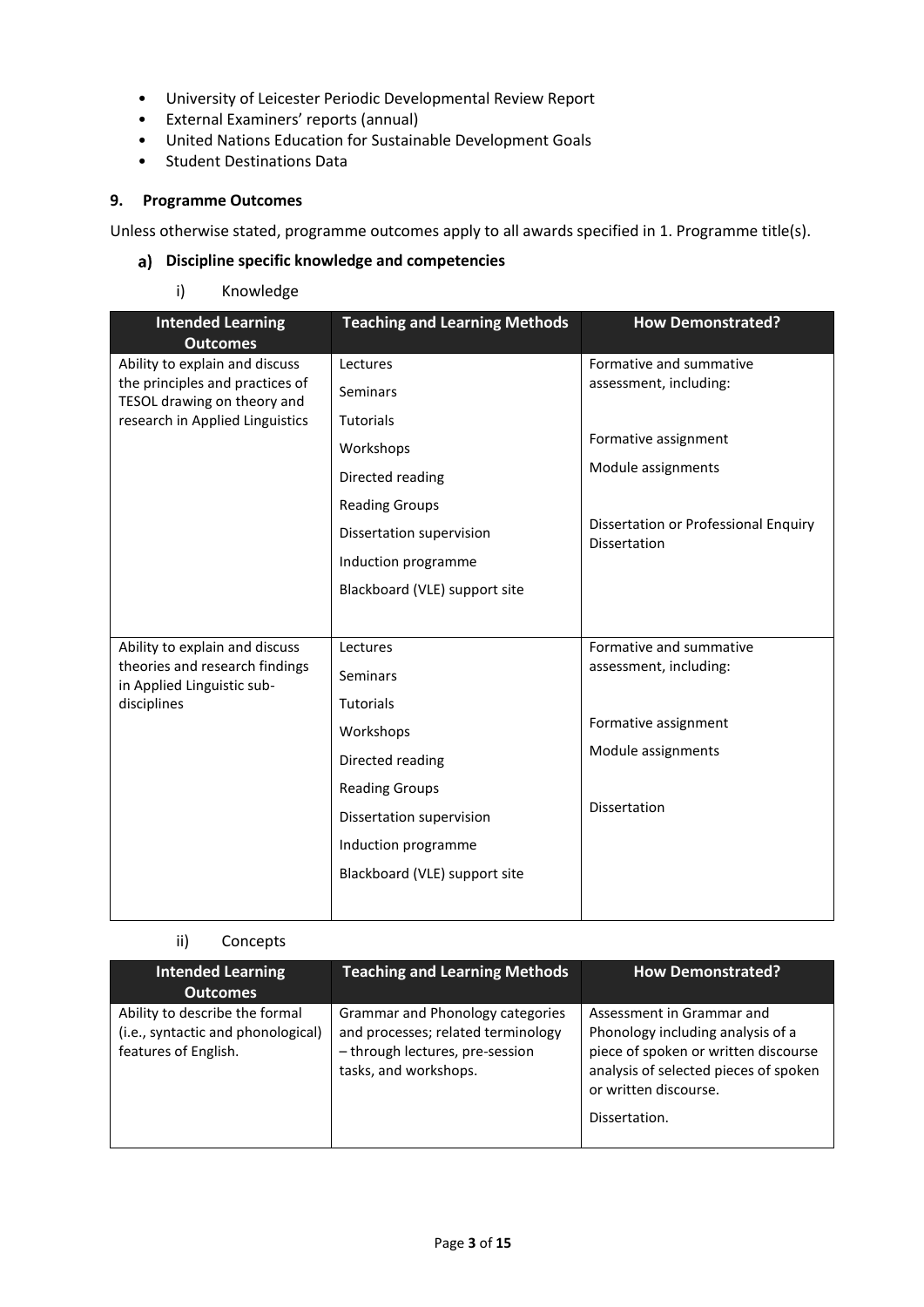| <b>Intended Learning</b><br><b>Outcomes</b>                                                                                                              | <b>Teaching and Learning Methods</b>                                                                                                | <b>How Demonstrated?</b>                                                                                                                                                                |
|----------------------------------------------------------------------------------------------------------------------------------------------------------|-------------------------------------------------------------------------------------------------------------------------------------|-----------------------------------------------------------------------------------------------------------------------------------------------------------------------------------------|
| Ability to analyse the role and<br>use of English in context (social,<br>political, professional etc.).                                                  | Sociolinguistic frameworks; related<br>terminology - through lectures, pre-<br>session tasks, and workshops.                        | Literature based or empirical small-<br>scale research project on<br>sociolinguistic aspects of language<br>use.<br>Dissertation.                                                       |
| Ability to analyse and discuss<br>the dimensions of language<br>variation and change, and of<br>theories of second language<br>learning and acquisition. | Pedagogical approaches and their<br>underpinning theories, and theories<br>of language acquisition - through<br>lectures, seminars. | Literature based or empirical small-<br>scale research project on an aspect<br>of Second Language Teaching/<br>Learning or sociolinguistic aspects of<br>language use.<br>Dissertation. |

# iii) Techniques

| <b>Intended Learning</b><br><b>Outcomes</b>                                                                            | <b>Teaching and Learning Methods</b>                                                                                                      | <b>How Demonstrated?</b>                                                                |
|------------------------------------------------------------------------------------------------------------------------|-------------------------------------------------------------------------------------------------------------------------------------------|-----------------------------------------------------------------------------------------|
| Development of the analytical<br>skills used by linguists to<br>describe language form,<br>language use and discourse. | Use of phonemic analysis and<br>models of grammatical analysis, as<br>well as various sociolinguistic<br>frameworks (e.g. of pragmatics). | Assessed analyses of samples of<br>spoken or written language. (Tests;<br>assignments). |

# iv) Critical analysis

| <b>Intended Learning</b><br><b>Outcomes</b>                                                      | <b>Teaching and Learning Methods</b>                                                                                             | <b>How Demonstrated?</b>                                                |
|--------------------------------------------------------------------------------------------------|----------------------------------------------------------------------------------------------------------------------------------|-------------------------------------------------------------------------|
| Ability to analyse and critique<br>relevant arguments, debates<br>and points of view in areas of | Seminars involving critical debate<br>based on pre-class reading.<br>Group tutorials analysing aspects of                        | Development of a critical argument<br>in essays and final Dissertation. |
| Applied Linguistics and TESOL.<br><b>Explain and discuss</b><br>developments in TESOL.           | Applied Linguistics/TESOL.<br>Formative feedback on assignments.                                                                 |                                                                         |
|                                                                                                  | Online discussion with personal<br>tutor regarding assignment outlines<br>and tasks. Participation in<br>Blackboard discussions. |                                                                         |
| Critically evaluate the<br>relationship between Applied                                          | Seminars involving critical debate<br>based on pre-class reading.                                                                | Development of a critical argument<br>in essays and final Dissertation. |
| Linguistic theory and TESOL<br>practice.                                                         | Group tutorials analysing aspects of<br>Applied Linguistics/TESOL.                                                               |                                                                         |
|                                                                                                  | Formative feedback on assignments.                                                                                               |                                                                         |
|                                                                                                  | Online discussion with personal<br>tutor regarding assignment outlines<br>and tasks. Participation in<br>Blackboard discussions. |                                                                         |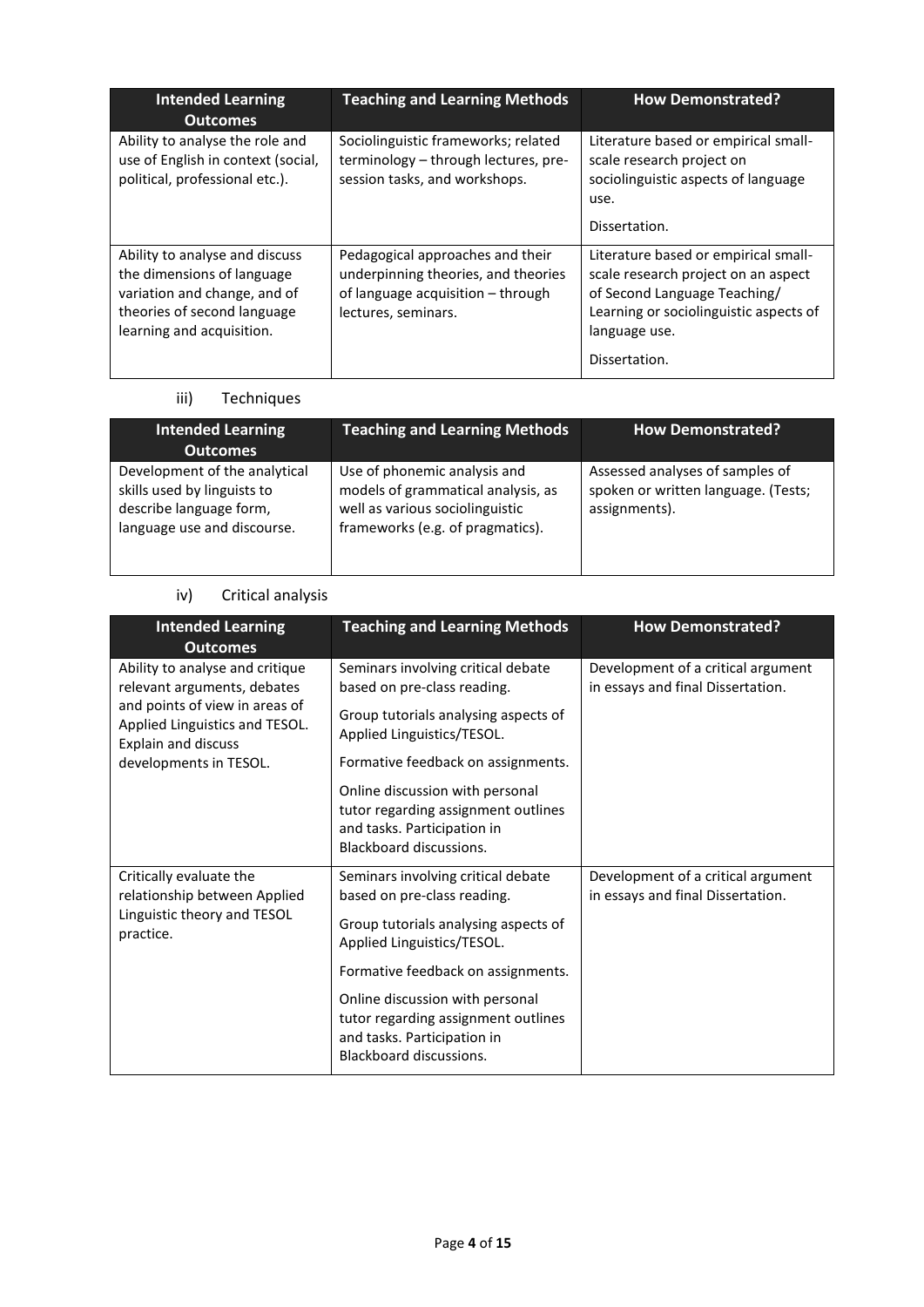# v) Presentation

| <b>Intended Learning</b><br><b>Outcomes</b>                             | <b>Teaching and Learning Methods</b>                                          | <b>How Demonstrated?</b>                                                                                        |
|-------------------------------------------------------------------------|-------------------------------------------------------------------------------|-----------------------------------------------------------------------------------------------------------------|
| Produce articulate, fluent and<br>well-structured assignments.          | Study guides and induction to<br>support development of academic<br>literacy. | Good organisation and presentation,<br>including use of tables and graphs,<br>etc., are specific aspects of our |
|                                                                         | Formative feedback on a referencing<br>task in Semester 1.                    | formal marking criteria in all<br>assignments.                                                                  |
|                                                                         | Formative feedback on all<br>assignments.                                     |                                                                                                                 |
|                                                                         | Assignment seminar at the end of<br>each module.                              |                                                                                                                 |
|                                                                         | Tailored language support delivered<br>by ELTU.                               |                                                                                                                 |
| Show accurate and appropriate<br>handling of references and<br>sources. | Study guides and induction to<br>support development of academic<br>literacy. | Good organisation and presentation,<br>including use of tables and graphs,<br>etc., are specific aspects of our |
|                                                                         | Formative feedback on a referencing<br>task in Semester 1.                    | formal marking criteria in all<br>assignments.                                                                  |
|                                                                         | Formative feedback on all<br>assignments.                                     |                                                                                                                 |
| Show ability to present work<br>clearly and appropriately.              | Study guides and induction to<br>support development of academic<br>literacy. | Good organisation and presentation,<br>including use of tables and graphs,<br>etc., are specific aspects of our |
|                                                                         | Formative feedback on a referencing<br>task in Semester 1.                    | formal marking criteria in all<br>assignments.                                                                  |
|                                                                         | Formative feedback on all<br>assignments.                                     |                                                                                                                 |
|                                                                         | Assignment seminar at the end of<br>each module.                              |                                                                                                                 |
|                                                                         | Tailored language support delivered<br>by ELTU.                               |                                                                                                                 |

# vi) Appraisal of evidence

| <b>Intended Learning</b><br><b>Outcomes</b>                                              | <b>Teaching and Learning Methods</b>                                                                                                                                                                               | <b>How Demonstrated?</b>                                                                                             |
|------------------------------------------------------------------------------------------|--------------------------------------------------------------------------------------------------------------------------------------------------------------------------------------------------------------------|----------------------------------------------------------------------------------------------------------------------|
| Ability to formulate research<br>questions that are appropriate<br>and properly defined. | Research Methods training is<br>provided throughout the academic<br>year.                                                                                                                                          | Extended essays and Dissertation, at<br>the proposal and outline stages as<br>well as in their final submitted form. |
|                                                                                          | Some module assignments give<br>opportunities for small-scale data<br>collection and analysis of language<br>use e.g. through sociolinguistic<br>surveys or use of corpora in<br>preparation for the Dissertation. |                                                                                                                      |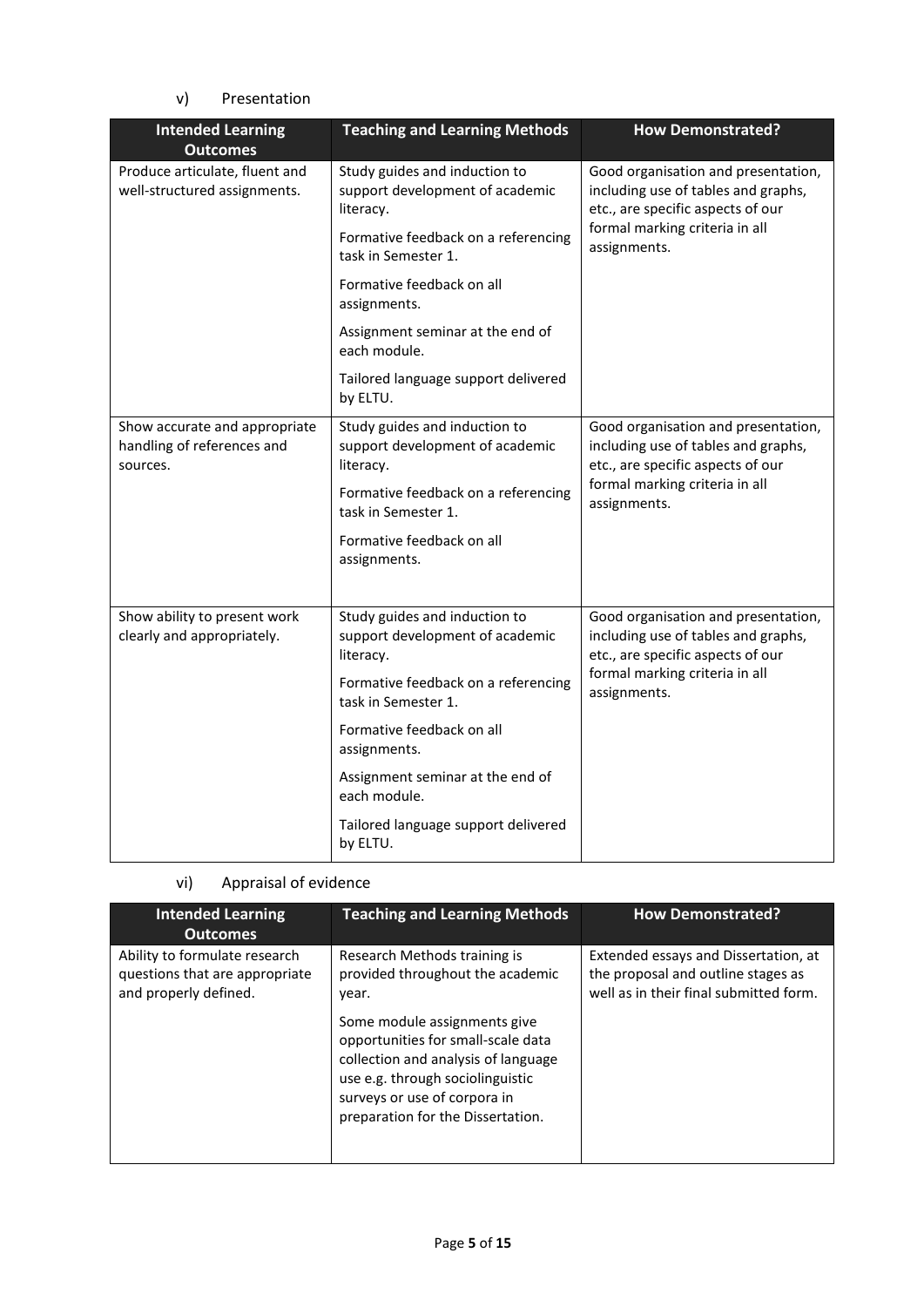| <b>Intended Learning</b><br><b>Outcomes</b>                                                   | <b>Teaching and Learning Methods</b>                                                                                                                                                                                                                                                            | <b>How Demonstrated?</b>                                                                                             |
|-----------------------------------------------------------------------------------------------|-------------------------------------------------------------------------------------------------------------------------------------------------------------------------------------------------------------------------------------------------------------------------------------------------|----------------------------------------------------------------------------------------------------------------------|
| Provide evidence of systematic<br>enquiry.                                                    | Research Methods training is<br>provided throughout the academic<br>year.<br>Some module assignments give<br>opportunities for small-scale data<br>collection and analysis of language<br>use e.g. through sociolinguistic<br>surveys or use of corpora in<br>preparation for the Dissertation. | Extended essays and Dissertation, at<br>the proposal and outline stages as<br>well as in their final submitted form. |
| Discuss and justify research<br>methods used.                                                 | Research Methods training is<br>provided throughout the academic<br>year.<br>Some module assignments give<br>opportunities for small-scale data<br>collection and analysis of language<br>use e.g. through sociolinguistic<br>surveys or use of corpora in<br>preparation for the Dissertation. | Extended essays and Dissertation, at<br>the proposal and outline stages as<br>well as in their final submitted form. |
| Present and analyse data clearly<br>and accurately.                                           | Research Methods training is<br>provided throughout the academic<br>year.<br>Some module assignments give<br>opportunities for small-scale data<br>collection and analysis of language<br>use e.g. through sociolinguistic<br>surveys or use of corpora in<br>preparation for the Dissertation. | Extended essays and Dissertation, at<br>the proposal and outline stages as<br>well as in their final submitted form. |
| Show awareness of possible<br>limitations to the study and of<br>alternative interpretations. | Research Methods training is<br>provided throughout the academic<br>year.<br>Some module assignments give<br>opportunities for small-scale data<br>collection and analysis of language<br>use e.g. through sociolinguistic<br>surveys or use of corpora in<br>preparation for the Dissertation. | Extended essays and Dissertation, at<br>the proposal and outline stages as<br>well as in their final submitted form. |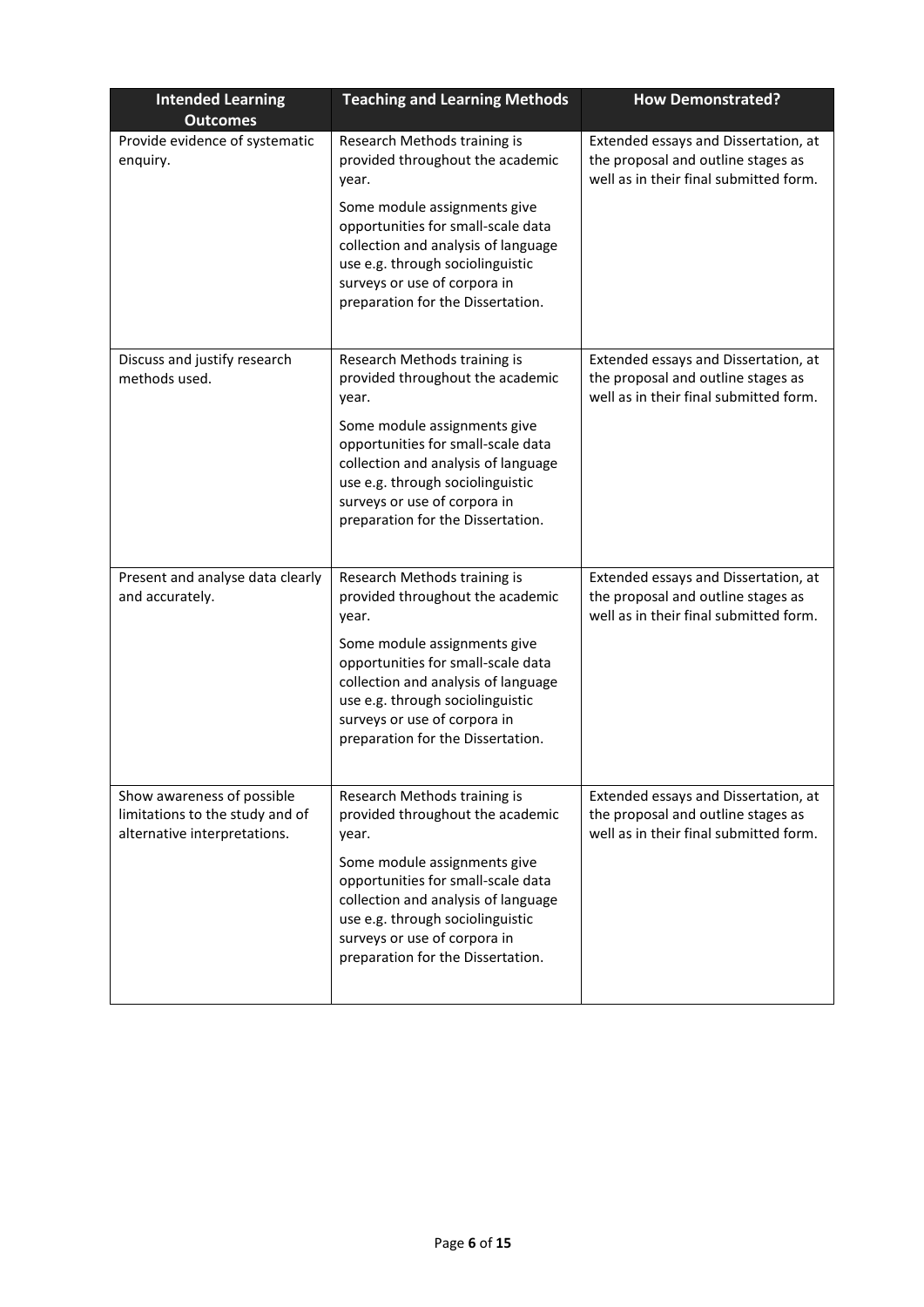# **b)** Transferable skills

#### i) Research skills

| <b>Intended Learning</b>                                                                                                                                                                                                                                                                                 | <b>Teaching and Learning Methods</b>  | <b>How Demonstrated?</b>                   |
|----------------------------------------------------------------------------------------------------------------------------------------------------------------------------------------------------------------------------------------------------------------------------------------------------------|---------------------------------------|--------------------------------------------|
| <b>Outcomes</b>                                                                                                                                                                                                                                                                                          |                                       |                                            |
| Students should have a clear idea                                                                                                                                                                                                                                                                        | Research Methods training.            | Assignment essays which make use           |
| of the practicalities of carrying out<br>trustworthy research e.g.:                                                                                                                                                                                                                                      | Supervisor guidance for Dissertation. | of small-scale data collection.            |
| Developing researchable<br>questions<br>Constructing a realistic and<br>٠<br>robust research design<br>Planning a timetable for<br>٠<br>fieldwork and working out the<br>feasibility of an intended study<br>in particular contexts<br>Gaining access to participants<br>Carrying out research ethically |                                       | Dissertation proposal and<br>Dissertation. |

# ii) Communication skills

| <b>Intended Learning</b>                                                                | <b>Teaching and Learning Methods</b>                                                                                                                   | <b>How Demonstrated?</b>                               |
|-----------------------------------------------------------------------------------------|--------------------------------------------------------------------------------------------------------------------------------------------------------|--------------------------------------------------------|
| <b>Outcomes</b>                                                                         |                                                                                                                                                        |                                                        |
| Communicative and                                                                       | Opportunities to develop critical                                                                                                                      | Participation in Reading Groups.                       |
| intercultural competence.                                                               | analytical skills in discussion with<br>peers from a range of backgrounds,<br>from different parts of the world<br>and with different first languages. | Seminar and workshop participation.                    |
| Constructing and managing a                                                             | Seminar debates and student                                                                                                                            | Participation in Reading Groups.                       |
| spoken argument, as well as<br>communicating effectively and                            | presentations, e.g. Reading Group<br>seminars.                                                                                                         | Seminar and workshop participation.                    |
| fluently in speech.                                                                     | Analysis of classroom discourse.                                                                                                                       |                                                        |
| Analyse and discuss the                                                                 | Seminar debates and student                                                                                                                            | Participation in Reading Groups.                       |
| dynamics of oral<br>communication.                                                      | presentations, e.g., Reading Group<br>seminars.                                                                                                        | Seminar and workshop participation.                    |
|                                                                                         | Analysis of classroom discourse.                                                                                                                       |                                                        |
| Communicating effectively and<br>fluently in writing, including use                     | Introduction to IT tools (e.g.,<br>Refworks) for referencing.                                                                                          | Formative assignment focuses on<br>writing skills.     |
| of the appropriate register and<br>style and proper referencing<br>when writing essays, | Academic writing training provided<br>by ELTU and available to                                                                                         | Tutorial advice offered on outlines of<br>assignments. |
| assignments and dissertations.                                                          | international students.                                                                                                                                | Written assignments required in                        |
|                                                                                         | Student learning centre advice<br>publicised.                                                                                                          | each module.                                           |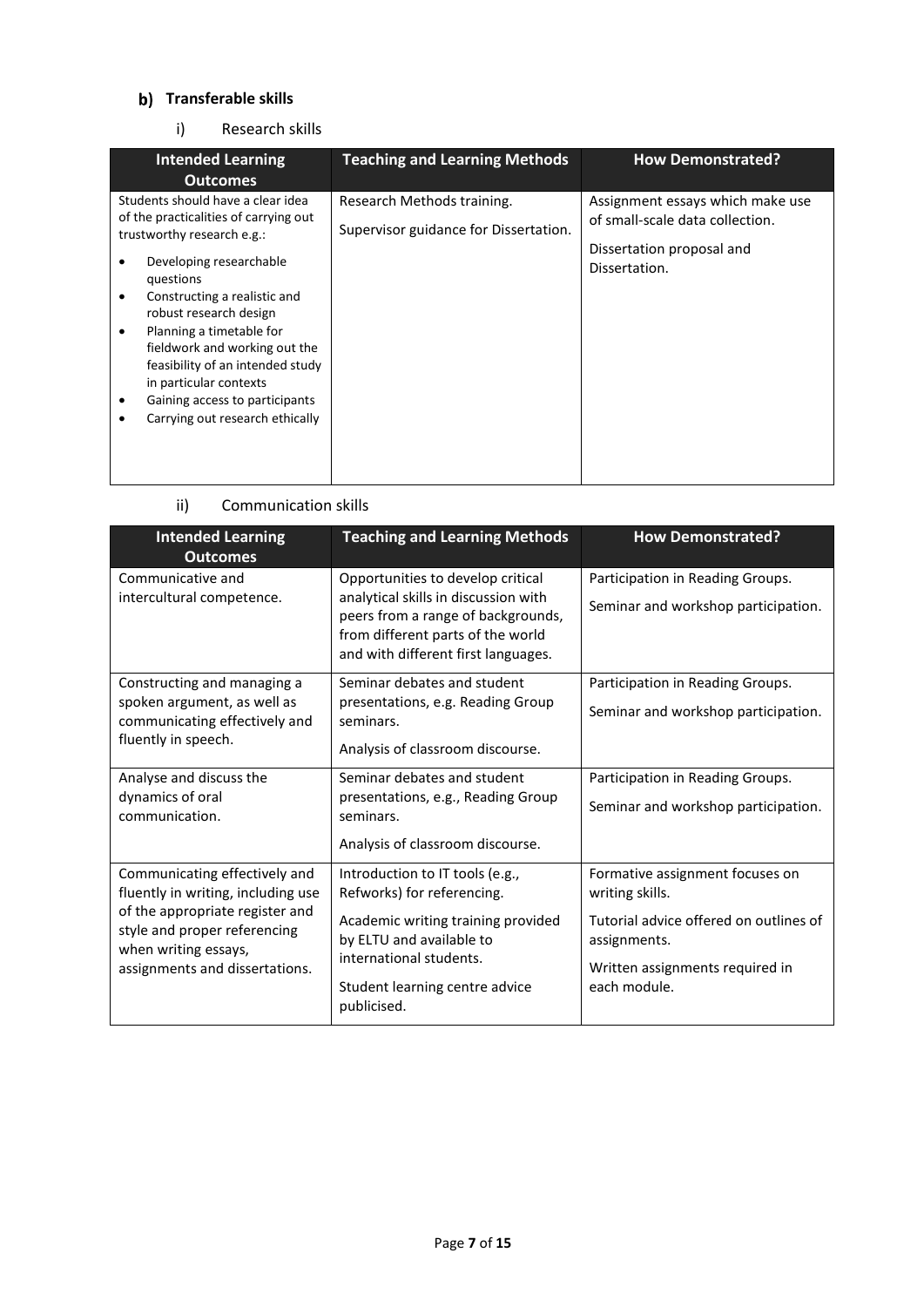# iii) Data presentation

| <b>Intended Learning</b><br><b>Outcomes</b>                                                                                                                          | <b>Teaching and Learning Methods</b>                                                                                                                     | <b>How Demonstrated?</b>                                                                                                                                                                          |
|----------------------------------------------------------------------------------------------------------------------------------------------------------------------|----------------------------------------------------------------------------------------------------------------------------------------------------------|---------------------------------------------------------------------------------------------------------------------------------------------------------------------------------------------------|
| Demonstrate a command of<br>quantitative and qualitative<br>research methods and their<br>uses in areas such as language<br>testing and Second Language<br>Learning. | Research Methods sessions,<br>including sessions on quantitative<br>and qualitative data analysis.<br>Additional resources via Blackboard<br>(VLE) site. | In Dissertation, as well as in any<br>empirical research for assignments,<br>students may analyse quantitative<br>data through SPSS or Excel or use<br>qualitative techniques for spoken<br>data. |

### iv) Information technology

| <b>Intended Learning</b><br><b>Outcomes</b>                                                                                                | <b>Teaching and Learning Methods</b>                                                                                                                                                            | <b>How Demonstrated?</b>                                                                                                     |
|--------------------------------------------------------------------------------------------------------------------------------------------|-------------------------------------------------------------------------------------------------------------------------------------------------------------------------------------------------|------------------------------------------------------------------------------------------------------------------------------|
| Ability to use linguistics-related<br>software (eg British National<br>Corpus, Wordsmith Tools,<br>Oxford Text Archive).                   | Their use is demonstrated and<br>practised in e.g. modules covering<br>Phonology & Pronunciation and<br>Corpus Linguistics.<br>Research Methods training in basic<br>use of linguistic corpora. | Students may submit assignments<br>drawing on electronic tools and<br>corpora, as appropriate, in a range of<br>assignments. |
| Ability to use effectively<br>bibliographic and other tools for<br>identifying relevant research<br>literature and associated<br>resources | Induction - Education Library Staff<br>Introduction to IT tools (e.g.<br>Refworks, Turnitin) for referencing<br>and plagiarism detection.                                                       | Various assessment modes where<br>relevant which make use of literature<br>search.                                           |

# v) Problem solving

| <b>Intended Learning</b><br><b>Outcomes</b>                                            | <b>Teaching and Learning Methods</b>                                                                                                                                                                                                                           | <b>How Demonstrated?</b>                                                                                                                                                                                                                                                                                     |
|----------------------------------------------------------------------------------------|----------------------------------------------------------------------------------------------------------------------------------------------------------------------------------------------------------------------------------------------------------------|--------------------------------------------------------------------------------------------------------------------------------------------------------------------------------------------------------------------------------------------------------------------------------------------------------------|
| Ability to identify and reflect on<br>common learning and teaching<br>problems in ELT. | Second Language Teaching and<br>Second Language Learning address<br>key issues and problems in ELT, and<br>related theories and research.<br>Seminar and assignment tasks give<br>students opportunity to relate these<br>to specific contexts and situations. | Assignments on relevant courses are.<br>expected to reflect on and critically<br>discuss problems and issues in ELT<br>and relate them to theory. Most<br>assignments finish with an<br>'implications' section related to a<br>specific context/group of learners.<br>This also applies to the Dissertation. |
| Ability to identify and analyse<br>limitations in existing theories<br>and research.   | Second Language Teaching and<br>Second Language Learning address<br>key issues and problems in ELT, and<br>related theories and research.<br>Seminar and assignment tasks give<br>students opportunity to relate these<br>to specific contexts and situations. | Assignments on relevant courses are<br>expected to reflect on and critically<br>discuss problems and issues in ELT<br>and relate them to theory. Most<br>assignments finish with an<br>'implications' section related to a<br>specific context/group of learners.<br>This also applies to the Dissertation.  |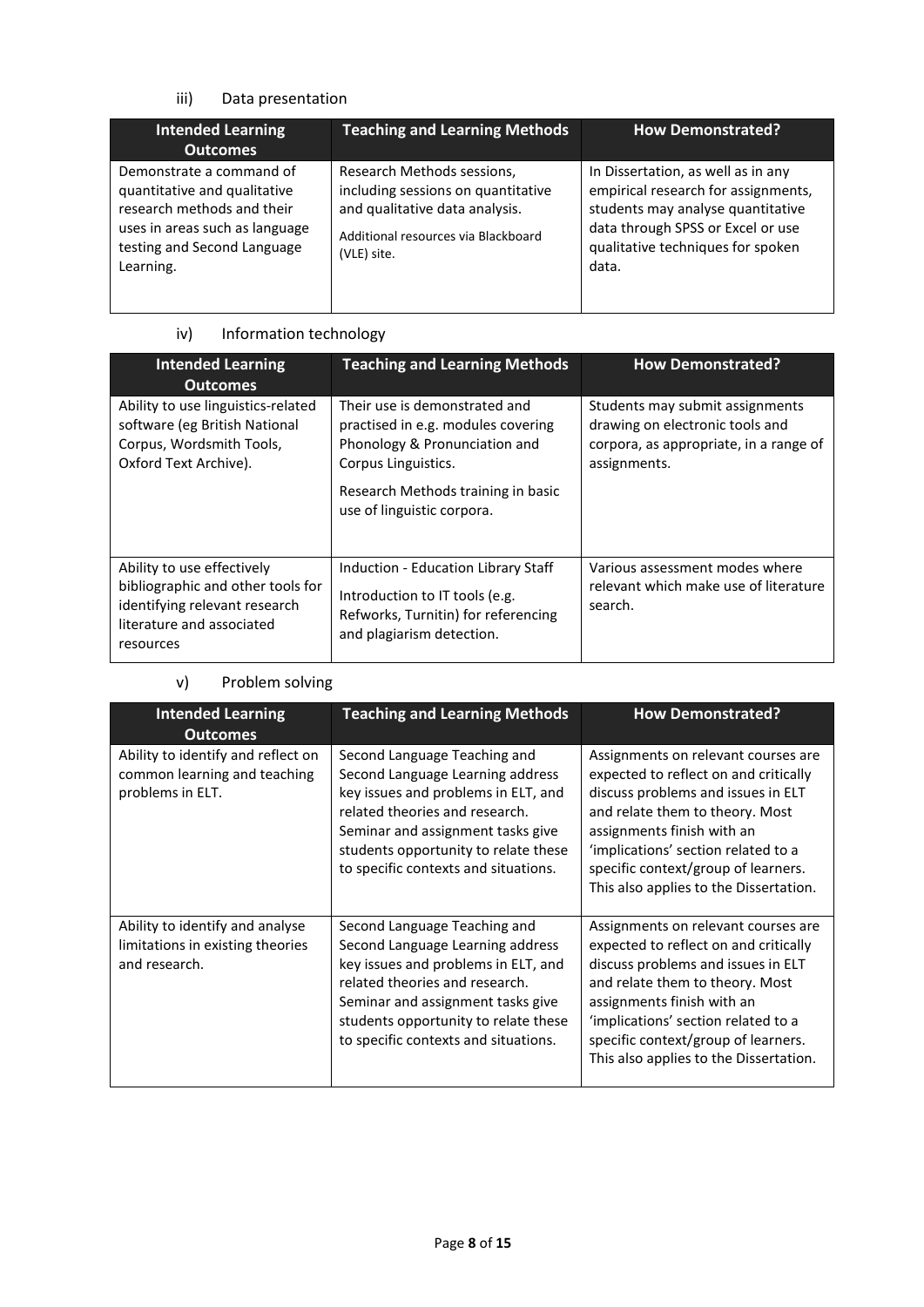| <b>Intended Learning</b><br><b>Outcomes</b>                     | <b>Teaching and Learning Methods</b>                                                                                                                                                                                                                           | <b>How Demonstrated?</b>                                                                                                                                                                                                                                                                                    |
|-----------------------------------------------------------------|----------------------------------------------------------------------------------------------------------------------------------------------------------------------------------------------------------------------------------------------------------------|-------------------------------------------------------------------------------------------------------------------------------------------------------------------------------------------------------------------------------------------------------------------------------------------------------------|
| Ability to identify and reflect on<br>cultural problems in ELT. | Second Language Teaching and<br>Second Language Learning address<br>key issues and problems in ELT, and<br>related theories and research.<br>Seminar and assignment tasks give<br>students opportunity to relate these<br>to specific contexts and situations. | Assignments on relevant courses are<br>expected to reflect on and critically<br>discuss problems and issues in ELT<br>and relate them to theory. Most<br>assignments finish with an<br>'implications' section related to a<br>specific context/group of learners.<br>This also applies to the Dissertation. |

# vi) Working relationships

| <b>Intended Learning</b><br><b>Outcomes</b>                     | <b>Teaching and Learning Methods</b>                    | <b>How Demonstrated?</b>                                                                                               |  |
|-----------------------------------------------------------------|---------------------------------------------------------|------------------------------------------------------------------------------------------------------------------------|--|
| Ability to communicate and<br>work effectively in small groups. | Group work in workshops/seminars<br>and Reading Groups. | Informal assessment of students'<br>effectiveness in group activities.                                                 |  |
|                                                                 | Course specific Discussion Forum in<br>Blackboard (CB). | Dissertations frequently involve<br>surveying, interviewing and/or<br>observing experienced teaching<br>professionals. |  |
| Show willingness to learn from<br>other ELT professionals.      | Group work in workshops/seminars<br>and Reading Groups. | Informal assessment of students'<br>effectiveness in group activities.                                                 |  |
|                                                                 | Course specific Discussion Forum in<br>Blackboard (CB). | Dissertations frequently involve<br>surveying, interviewing and/or<br>observing experienced teaching<br>professionals. |  |

# vii) Managing learning

| <b>Intended Learning</b><br><b>Outcomes</b>                                                                                           | <b>Teaching and Learning Methods</b>                                                                                                                                             | <b>How Demonstrated?</b>                                                                                                                                                         |
|---------------------------------------------------------------------------------------------------------------------------------------|----------------------------------------------------------------------------------------------------------------------------------------------------------------------------------|----------------------------------------------------------------------------------------------------------------------------------------------------------------------------------|
| Show ability to work<br>independently and self-<br>critically, demonstrating<br>initiative, self-organization and<br>time-management. | Tutorial support in time<br>management and planning of<br>assignments.<br>Induction session on the use of the<br>library and electronic resources.                               | Tutor reports on student progress.<br>Course evaluation forms and<br>staff/student committee meetings<br>enable monitoring how students see<br>their own success in these areas. |
|                                                                                                                                       | Blackboard support on the<br>university's website.<br>Support on handling information<br>(e.g. how to access online journals)<br>through induction and study skills<br>sessions. | Organisation and presentation of<br>information is assessed in all written<br>assignments.                                                                                       |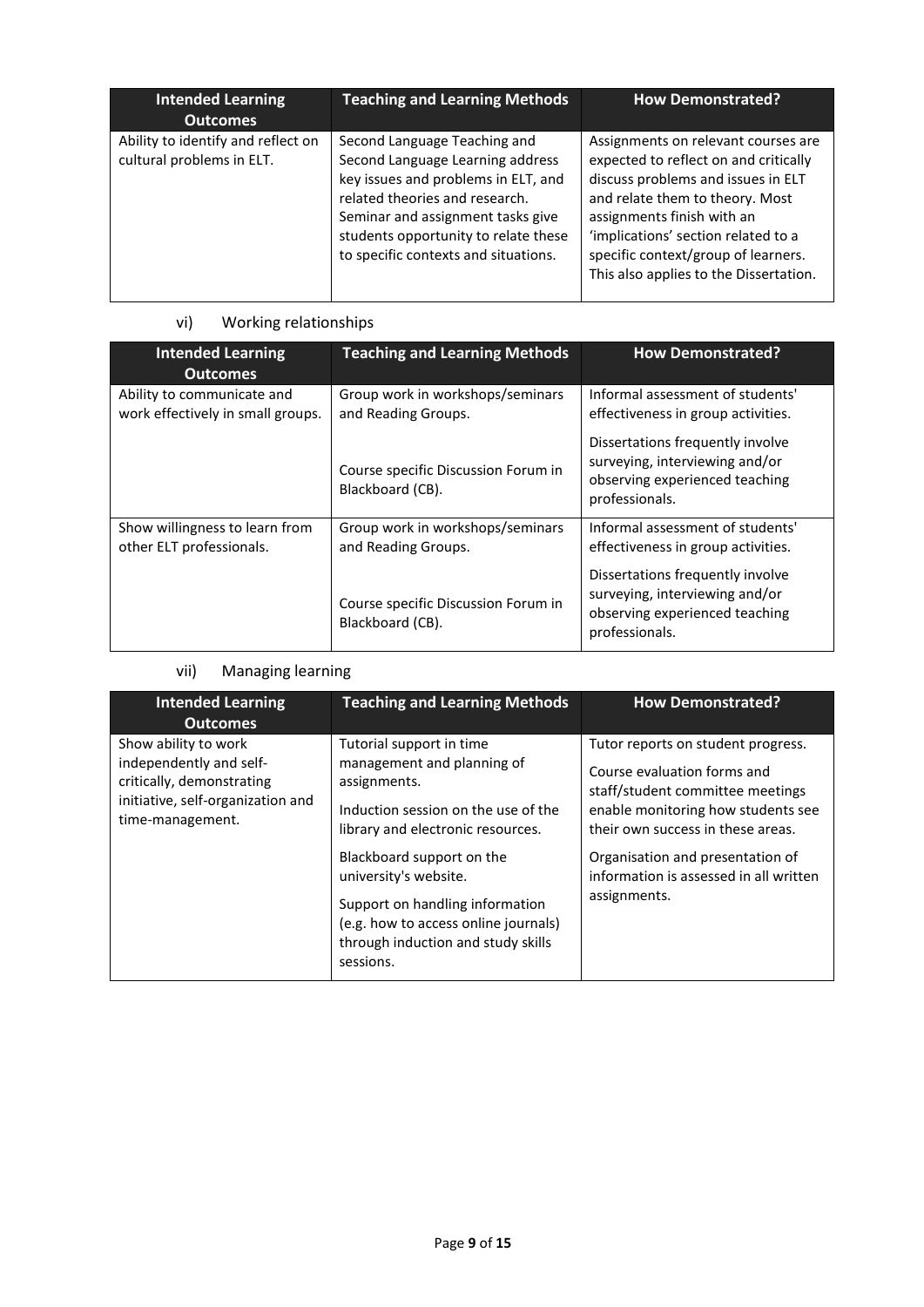| <b>Intended Learning</b><br><b>Outcomes</b>                                                                                                                                  | <b>Teaching and Learning Methods</b>                                                                                                                                                                                                                                                                                                   | <b>How Demonstrated?</b>                                                                                                                                                                                                                                                       |
|------------------------------------------------------------------------------------------------------------------------------------------------------------------------------|----------------------------------------------------------------------------------------------------------------------------------------------------------------------------------------------------------------------------------------------------------------------------------------------------------------------------------------|--------------------------------------------------------------------------------------------------------------------------------------------------------------------------------------------------------------------------------------------------------------------------------|
| Ability to acquire complex<br>linguistic information of diverse<br>kinds, from a variety of sources<br>(libraries, WWW, CD-ROMs,<br>corpora, discussions with peers<br>etc). | Tutorial support in time<br>management and planning of<br>assignments.<br>Induction session on the use of the<br>library and electronic resources.<br>Blackboard support on the<br>university's website.<br>Support on handling information<br>(e.g. how to access online journals)<br>through induction and study skills<br>sessions. | Tutor reports on student progress.<br>Course evaluation forms and<br>staff/student committee meetings<br>enable monitoring how students see<br>their own success in these areas.<br>Organisation and presentation of<br>information is assessed in all written<br>assignments. |

viii) Career management

| <b>Intended Learning</b><br><b>Outcomes</b>                                                                      | <b>Teaching and Learning Methods</b>                                                                                                                                                                                                  | <b>How Demonstrated?</b>                                                                                              |
|------------------------------------------------------------------------------------------------------------------|---------------------------------------------------------------------------------------------------------------------------------------------------------------------------------------------------------------------------------------|-----------------------------------------------------------------------------------------------------------------------|
| Develop an awareness of<br>teacher identities, changes in<br>career path, and reflective<br>practitioner skills. | Students have the opportunity to<br>choose two optional courses (30<br>credits) in accordance with their<br>own goals and preferences.<br>Through the module Continuing<br>Professional Development for<br>English Language Teachers. | Written assignment for CPD for<br>English language Teachers (EN7305).<br>Supervisor support at Dissertation<br>stage. |

# **10. Special features**

The MA in Applied Linguistics and TESOL programme is designed around five core modules delivered in semesters 1 and 2 that equip students with substantial knowledge and skills in key areas of Applied Linguistics and TESOL theory and practice. Prior to the first written assessment, students complete a formative writing task. This allows for the practice of academic writing skills and opportunities to gain valuable feedback from a personal tutor. The programme also allows students to specialise through the selection of three optional modules (one in Semester 1 and two in Semester 2) and a dissertation on a topic area of choice. This level of choice means that students have opportunities to progress through the programme in a manner that reflects their own priorities and developing interests. Prior to work on the dissertation in Semester 2, a series of research methods seminars are organised which aim to develop core research knowledge and skills.

- The MA is campus-based. Occasionally it may draw on parallel courses on the similar distance learning degree.
- MA Applied Linguistics students pursuing their degree by DL can switch to the campusbased mode, or vice versa, only by agreement with the programme leaders. Each case will be treated on its own merits.
- The MA combines a theoretical grounding in Applied Linguistics with pedagogical application to English Language Teaching, rather than concentrating solely on one or the other.
- The wide range of option modules enables students with two years of teaching experience to specialise in a chosen area.
- A student who takes *Language Testing and Assessment* 1 and 2, and also does their dissertation on a language testing related topic may be awarded an MA in Applied Linguistics and TESOL with Language Testing.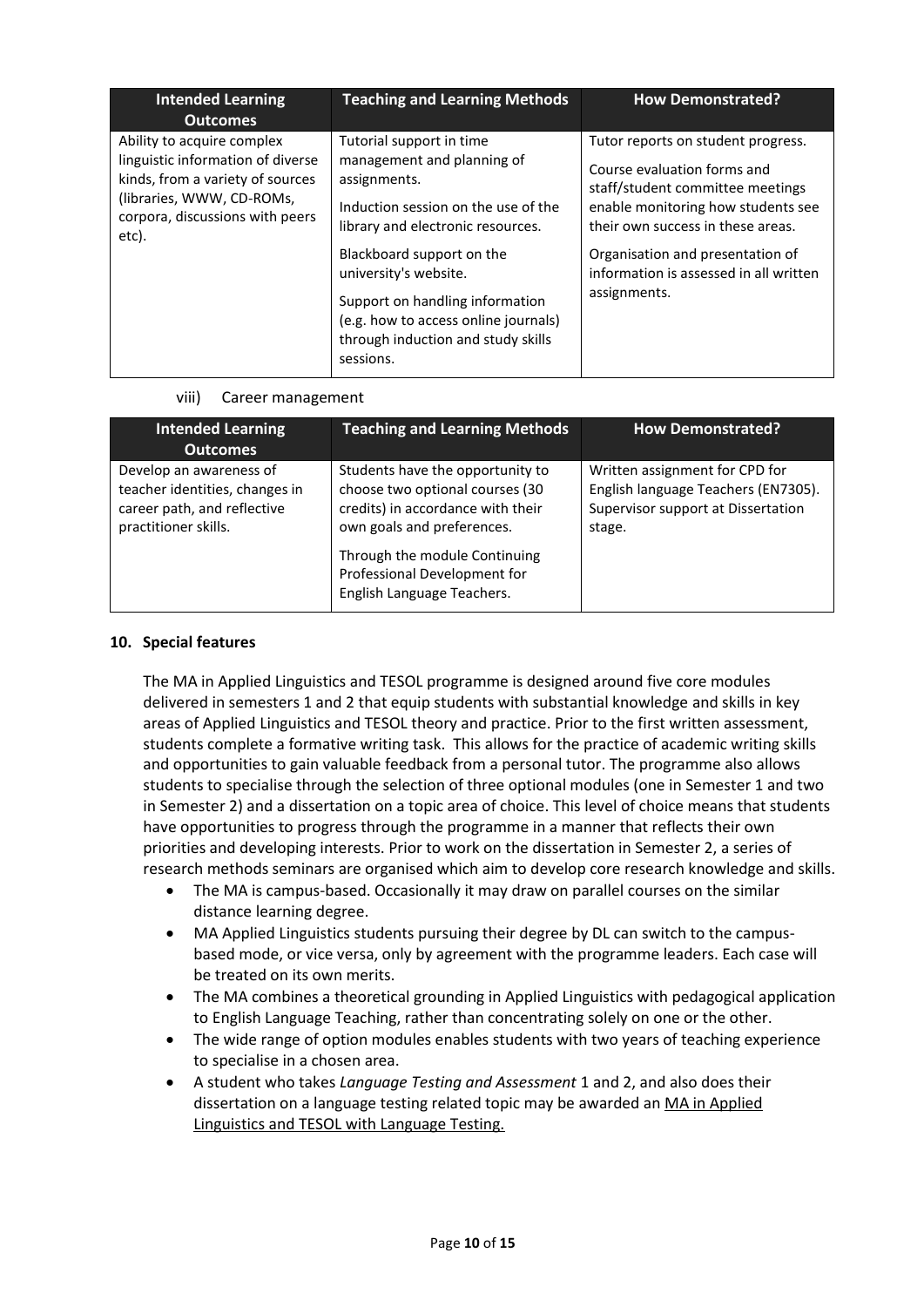### **11. Indicators of programme quality**

The external examiners for both distance and campus versions of the current MA Applied Linguistics and TESOL programme have expressed their satisfaction and complimented the team on a number of points, including the quality of written feedback on students' assignments and the quality of dissertation projects undertaken by students

### **12. Criteria for award and classification**

This programme follows the standard scheme of taught postgraduate award and classification set out in [Senate Regulations](http://www.le.ac.uk/senate-regulations) – see the version of *Senate Regulation 6 governing taught postgraduate programmes of study* relevant to year of entry.

### **13. Progression points**

As defined i[n Senate Regulations](http://www.le.ac.uk/senate-regulation6) - refer to the version of *Senate Regulation 6 governing taught postgraduate programmes of study* relevant to year of entry.

In cases where a student has failed to meet a requirement to progress he or she will be required to withdraw from the course and a recommendation will be made to the Board of Examiners for an intermediate/exit award where appropriate.

### **14. Rules relating to re-sits or re-submissions**

As defined i[n Senate Regulations](http://www.le.ac.uk/senate-regulation6) - refer to the version of *Senate Regulation 6 governing taught postgraduate programmes of study* relevant to year of entry.

Students can only resubmit in 60 credits of the course. All resubmissions in the taught modules must be completed before progression to the Dissertation.

#### **15. External Examiners reports**

The details of the External Examiner(s) for this programme and the most recent External Examiners' reports for this programme can be found at [exampapers@Leicester](https://exampapers.le.ac.uk/) [log-in required]

# **16. Additional features** (e.g. timetable for admissions)

There is only one intake per year, at the beginning of the academic year.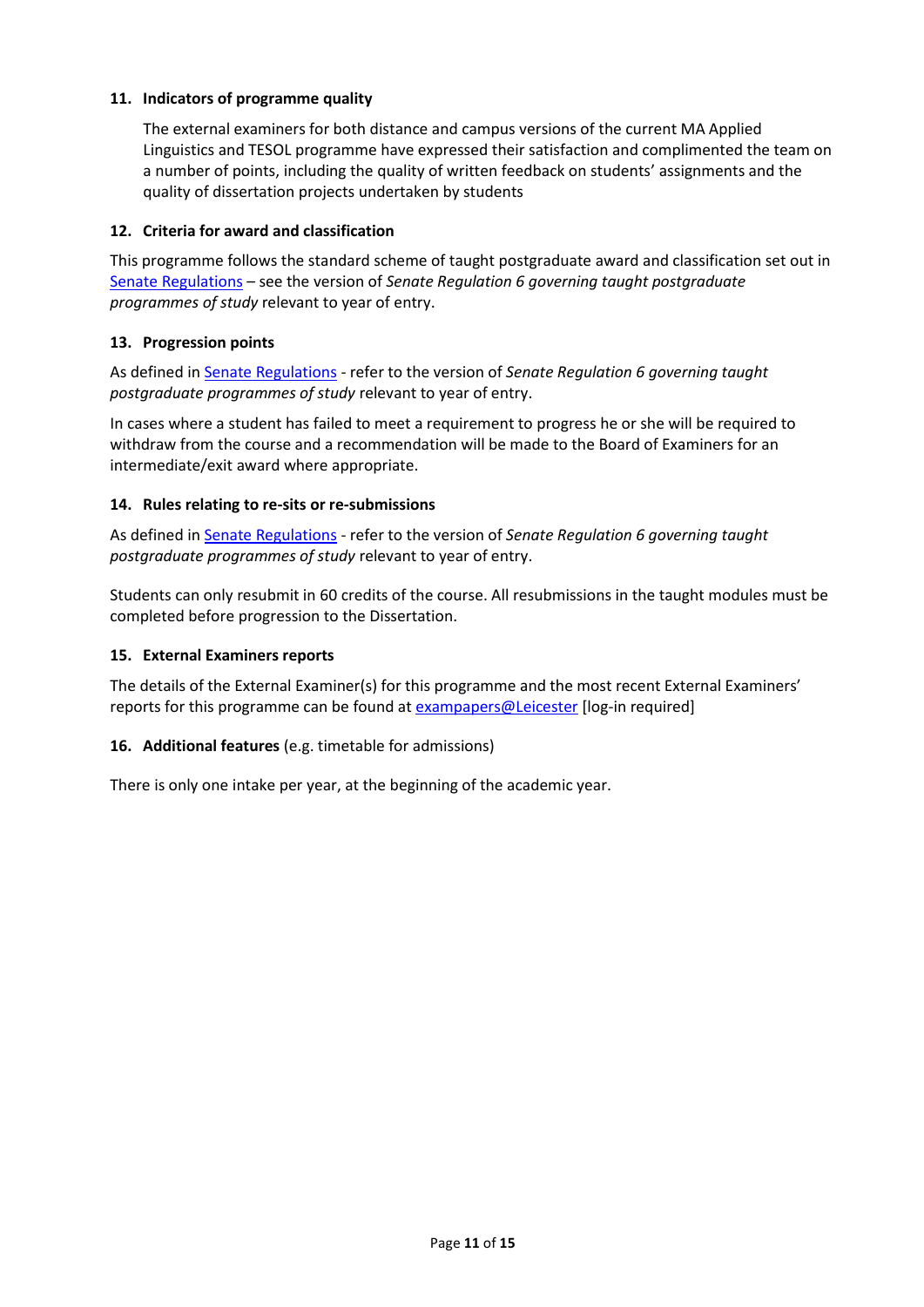

# **Programme Specification (Postgraduate) FOR ENTRY YEAR:** Choose an item.

**Date created:** Click or tap here to enter text. **Last amended:** Click or tap to enter a date. **Version no.** Choose an item.

# **Appendix 1: Programme structure (programme regulations)**

The University regularly reviews its programmes and modules to ensure that they reflect the current status of the discipline and offer the best learning experience to students. On occasion, it may be necessary to alter particular aspects of a course or module.

# **MA in Applied Linguistics and TESOL (Campus Based)**

Credit breakdown

| <b>Status</b>        | <b>Year long</b>   | Semester 1         | Semester 2         | <b>Other delivery</b><br>period   |
|----------------------|--------------------|--------------------|--------------------|-----------------------------------|
| Core taught          | Choose an<br>item. | 45 credits         | 30 credits         | Choose an<br>item.                |
| Optional             | Choose an<br>item. | 15 credits         | 30 credits         | Choose an<br>item.                |
| Dissertation/project | 60 credits         | Choose an<br>item. | Choose an<br>item. | Choose an<br>item.<br>$100 - 454$ |

180 credits in total

# **Level 7/Year 1 2021/22**

Core modules

| Delivery period | Code   | <b>Title</b>                | <b>Credits</b> |
|-----------------|--------|-----------------------------|----------------|
| Semester 1      | EN7312 | <b>Grammar Awareness</b>    | 15 credits     |
| Semester 2      | EN7313 | Phonology and Pronunciation | 15 credits     |
| Semester 1      | EN7310 | Second Language Teaching    | 15 credits     |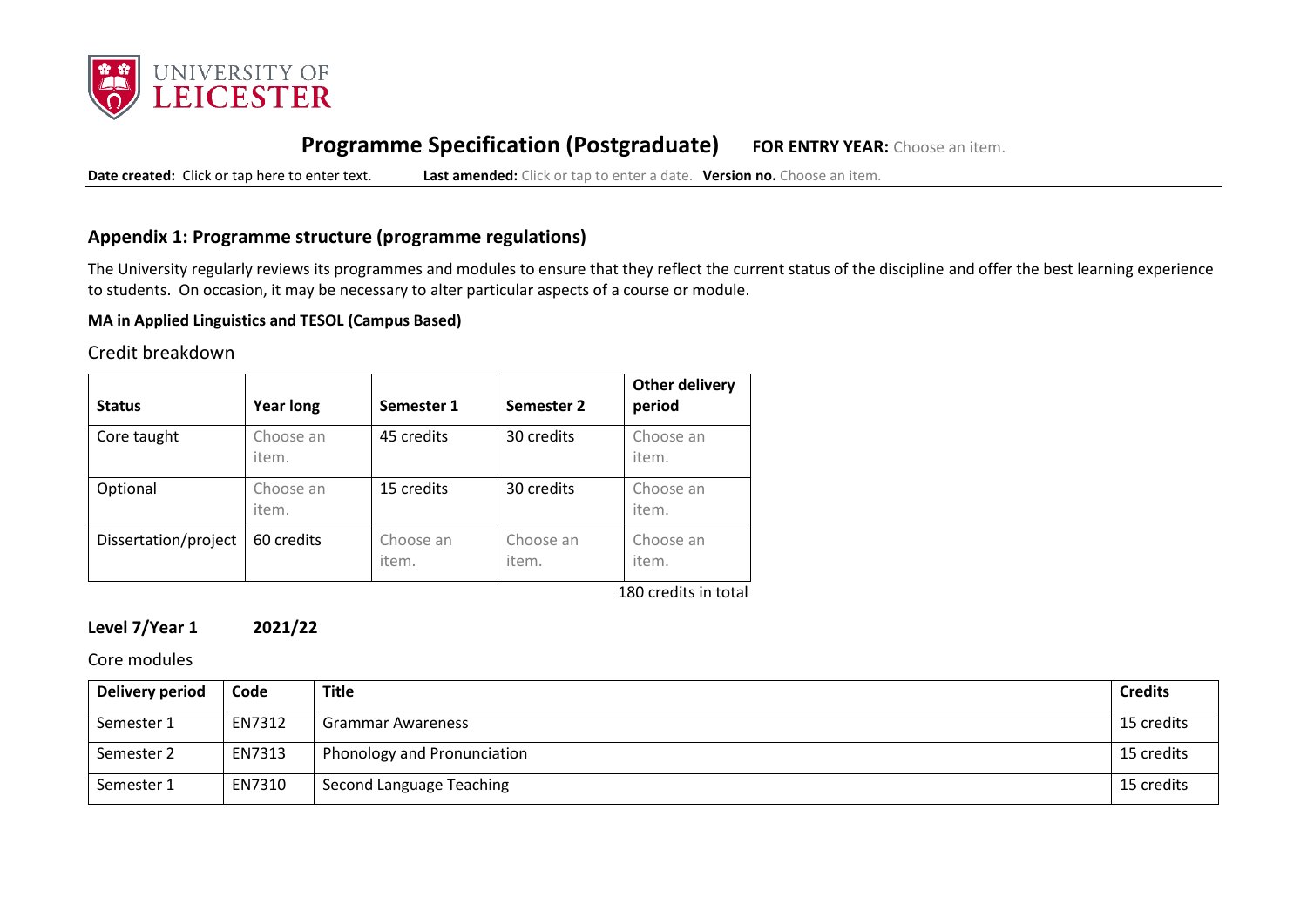| Delivery period | Code   | <b>Title</b>             | <b>Credits</b> |
|-----------------|--------|--------------------------|----------------|
| Semester 2      | EN7311 | Second Language Learning | 15 credits     |
| Semester 1      | EN7314 | Language in Society      | 15 credits     |
| Term 3          | EN7300 | Dissertation             | 60 credits     |

#### **Notes**

*EN7300 Dissertation compulsory only for the degree of MA.*

#### *Option modules*

| <b>Delivery period</b> | Code   | <b>Title</b>                                                      | <b>Credits</b> |
|------------------------|--------|-------------------------------------------------------------------|----------------|
| Semester 1             | EN7316 | Psychological Issues in Language Learning                         | 15 credits     |
| Semester 2             | EN7306 | Corpus Linguistics and Language Learning/Teaching                 | 15 credits     |
| Semester 1             | EN7301 | Language Testing and Assessment I                                 | 15 credits     |
| Semester 2             | EN7008 | Language Testing and Assessment II                                | 15 credits     |
| Semester 2             | EN7315 | <b>Discourse Analysis</b>                                         | 15 credits     |
| Semester 2             | EN7002 | Materials Design and Development                                  | 15 credits     |
| Semester 1             | EN7303 | Technology Enhanced Language Learning                             | 15 credits     |
| Semester 2             | EN7308 | Continuing Professional Development for English Language Teachers | 15 credits     |

#### **Notes**

- This is an indicative list of option modules and not definitive of what will be available. Option module choice is also subject to availability, timetabling, *student number restrictions and, where appropriate, students having taken appropriate pre-requisite modules.*
- *Individual option modules may run in an alternative semester to the one listed above, depending on staff availability.*
- *Students who choose to follow the language testing specialism must take two option modules in Language Testing and Assessment (EN7301 and ED7008)*  as well as completing a Dissertation in language testing. If successful, they will be awarded an 'MA in Applied Linguistics and TESOL with Language *Testing'.*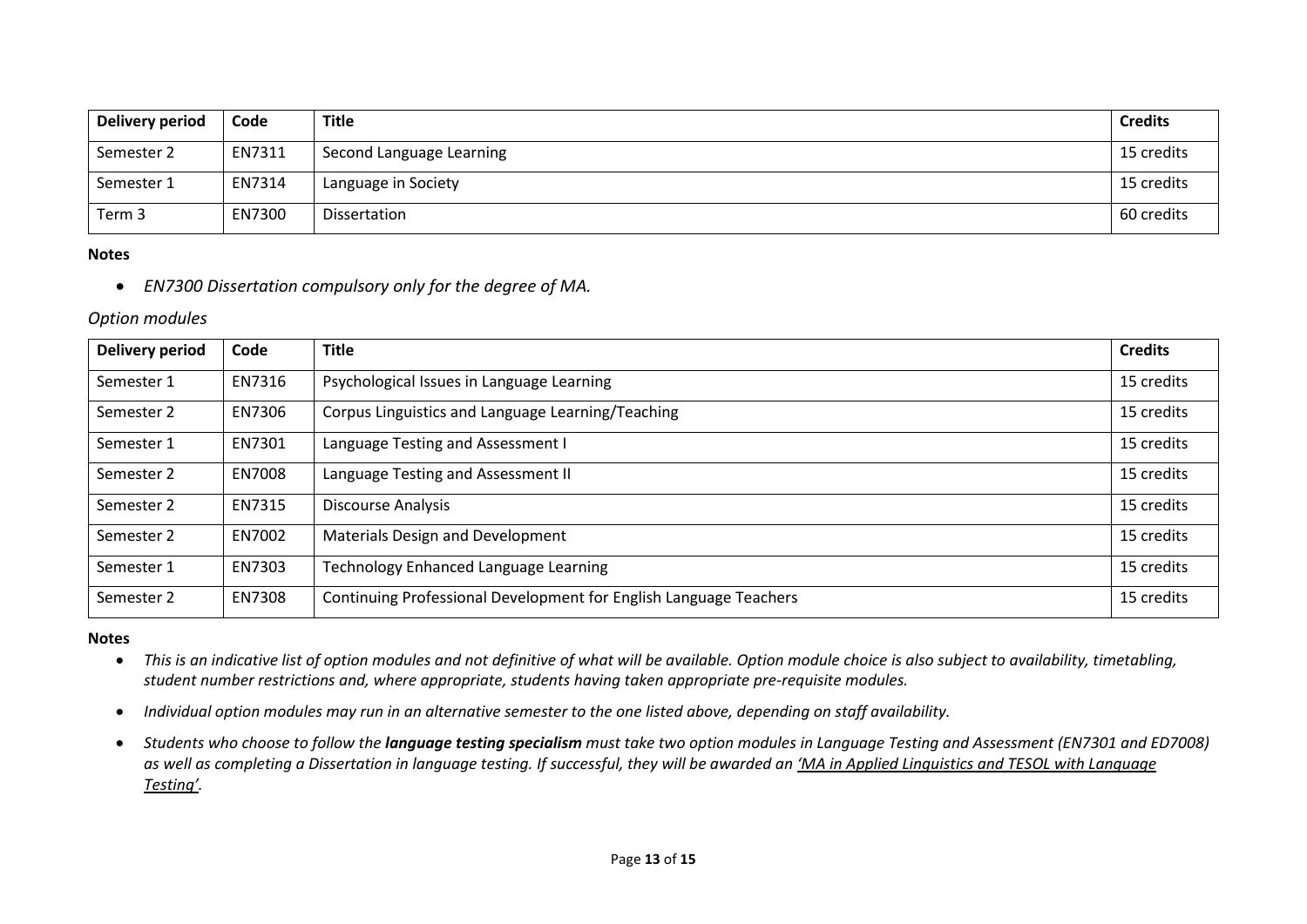#### *Entry Requirements:*

- A relevant 1<sup>st</sup> degree at a good class 2.2. (UK equivalent) or above
- GPA 3 (US equivalent) or above
- Students whose first language is not English or who have not lived in a country where it is the first language for at least three years prior to starting the programme must possess an appropriate English Language qualification

Acceptable evidence includes: GCSE/O-Level English at grade C or above; an overall score of 6.5 in the IELTS test (with a minimum score of 6.0 obtained in each component); a TOEFL 600 (paper) or 90 (IBT)

 Candidates should normally be teachers or other language professionals with at least one years' classroom experience in TESOL or related area.

Students take 3 core modules and 1 optional module in the Semester 1, and 2 core modules and 2 optional modules in the Semester 2. These are followed by the Dissertation (EN7300).

|                                           | <b>Module Code</b> | <b>Module Title</b>                                         | <b>Credits</b> |
|-------------------------------------------|--------------------|-------------------------------------------------------------|----------------|
| Compulsory                                | EN7310             | Second Language Teaching (Semester One)                     | 15             |
|                                           | EN7311             | Second Language Learning (Semester Two)                     | 15             |
|                                           | EN7312             | Grammar Awareness (Semester One)                            | 15             |
|                                           | EN7313             | Phonology and Pronunciation (Semester Two)                  | 15             |
|                                           | EN7314             | Language in Society (Semester One)                          | 15             |
|                                           | EN7300*            | Dissertation (Year Long)                                    | 60             |
| Optional (semester<br>may change; not all | EN7316             | Psychological Issues in Language Learning<br>(Semester One) | 15             |